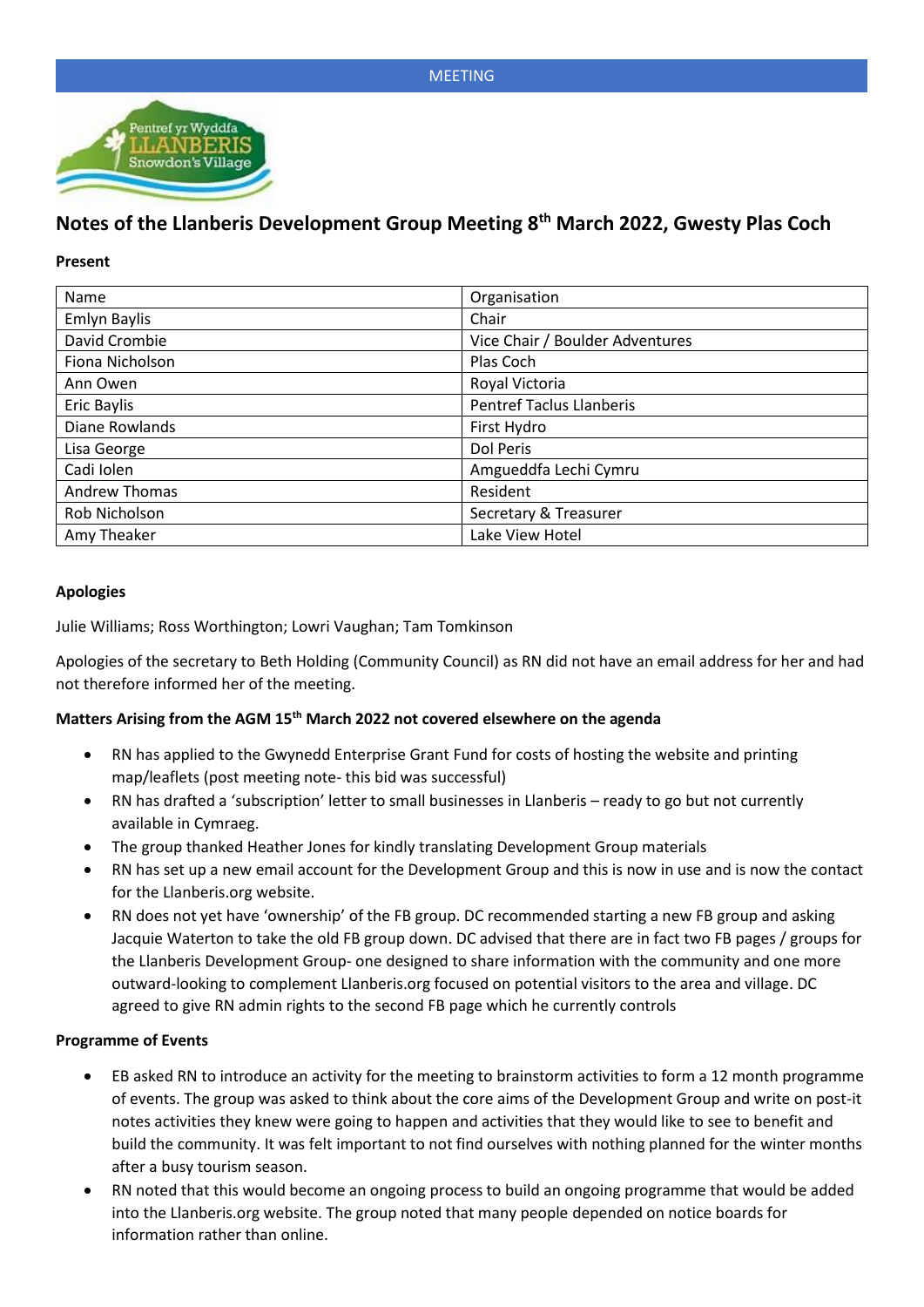

- It was suggested that a community board be developed where anyone could post suggestions and requests for activities
- The Group recommended making use of Eco'r Wyddfa to publicise events and provide information. There was a comment that Llanberis can look a bit thin for events in the paper and website
- EB advised that Huw Edwin Jones from Cyngor Gwynedd is in the checking stage of information sheets about village businesses and services
- The group felt that services for youth and young people were important.
- It was agreed that the programme was not necessarily made of events and activities run by the Development Group itself but that the Development Group would try and bring together all the separate events into one place to the benefit of residents, businesses and the community.

| <b>Month</b> | <b>Activities taking place</b>                | <b>Activities Wanted / Needed</b> |
|--------------|-----------------------------------------------|-----------------------------------|
| March        | Penwythnos Caru Llanberis (Pentref Taclus)    | World Earth Hour- volunteers      |
|              | Mother's Day event (st Padarns)               |                                   |
|              | School Litterpick (Eric & Ysgol Dolbadarn)    |                                   |
| April        | Shop-front Easter Egg hunt (St Padarns)       |                                   |
|              | <b>Easter Bonnet Competition (St Padarns)</b> |                                   |
|              | Easter Nature Trail (Pentref Taclus)          |                                   |
|              | Community Easter Egg hunt (Royal Victoria)    |                                   |
| May          | Slate Museum 50 <sup>th</sup> Birthday        |                                   |
|              | Slate Man Race event                          |                                   |
|              |                                               |                                   |
| June         | Flower Festival & Afternoon Tea (St Padarns)  | Community picnic                  |
|              | Love Swim Run event                           |                                   |
|              |                                               |                                   |
| July         | Snowdon Seven event                           |                                   |
|              | Snowdon Race event                            |                                   |
|              |                                               |                                   |
| August       |                                               |                                   |
| September    | Rat Race event                                |                                   |
|              |                                               |                                   |
| October      | Snowdon Marathon event                        |                                   |
|              |                                               |                                   |
| November     |                                               |                                   |
| December     | <b>Christmas Nature Trail</b>                 | Christmas activities              |
|              | <b>Stable Service</b>                         |                                   |
|              | <b>Ffair Nadolig?</b>                         |                                   |
|              |                                               |                                   |
| January      |                                               | Community quiz nights / bingo     |
|              |                                               | nights                            |
| February     |                                               |                                   |
|              |                                               |                                   |

This list isn't exhaustive! Hopefully we can bring together information about community and village events to fill in the gaps and encourage more participation.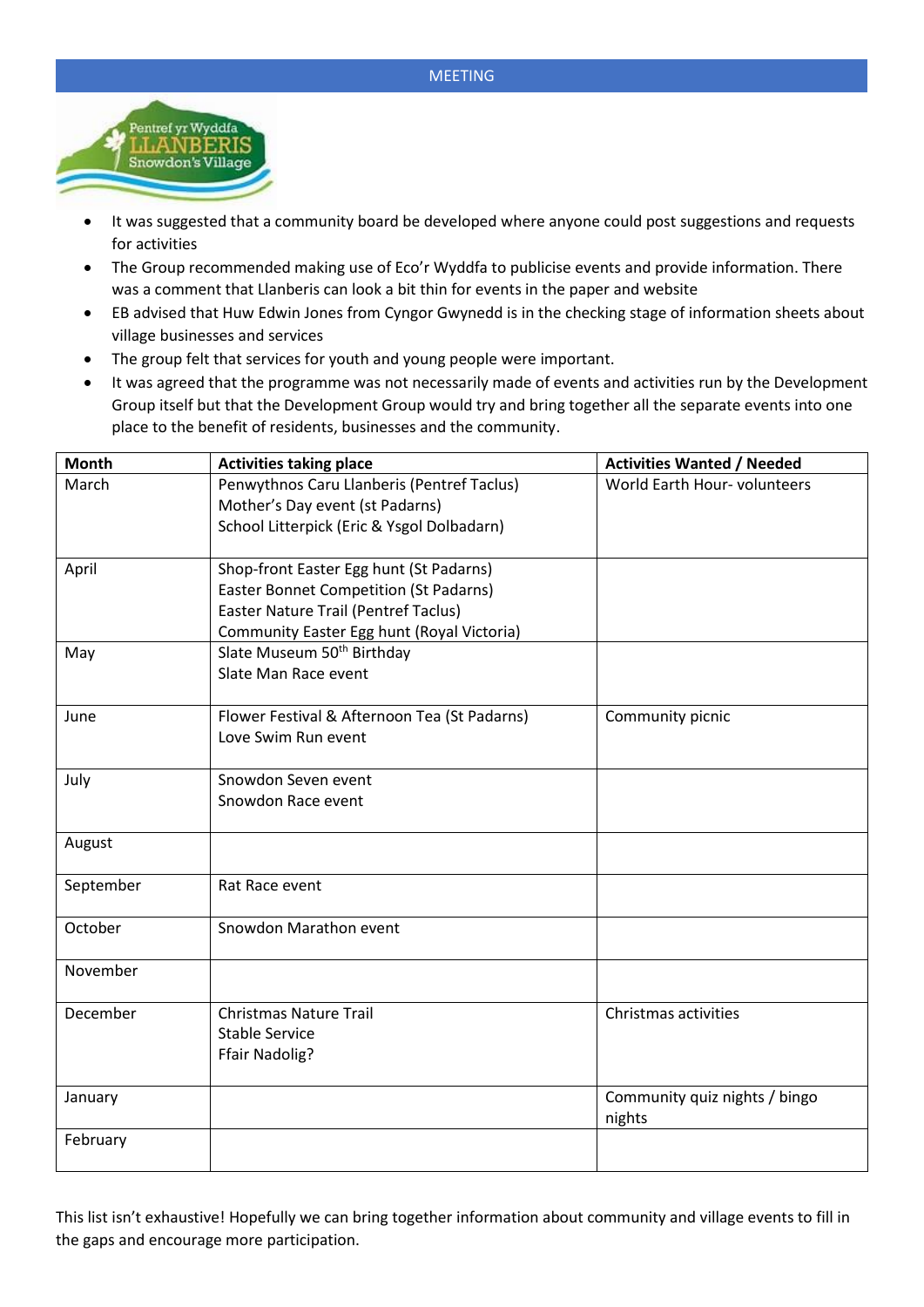

#### **Christmas Lights**

- EB reminded the Group that it was the Community Council (not the Development Group) who was responsible for the main lights connected to the municipal street lighting. The Development Group does not have the authority to arrange this lighting
- HJ noted that the Community Council has no mechanism to receive a donation of funds toward the municipal lights. Therefore any funds donated to the Development Group so far for 'Christmas Lights' (such as a substantial donation from Y Gwynedd) would need to be spent on decorations other than the main street-lamp display. HJ would be raising this with the Council.
- RN suggested that the Development Group could fund and coordinate a shop-level display that would create a coordinated, organized and attractive display throughout businesses from the Royal Victoria through to the Lake View. The group suggested that this could include small Christmas trees displayed in flag-pole brackets.
- The group suggested that competitions and guidelines could be used to incentivize businesses to each add their own contributions to the overall display and Christmas programme.

## **Summer Activity**

- HJ is working on a proposal for a Car Boot Sale pilot- potentially in the Electric Mountain Car Park. DR agreed that this may be feasible pending risk assessments. AT suggested that Good Friday might be a good pilot day.
- FN suggested a community picnic in line with a nationwide 'Big Lunch' day to thank the community on the Sunday of the new June bank holiday. After discussion it was agreed that the Ganoflan should be booked in case of rain, the exact area should be identified and that the event should not be linked overtly with the platinum jubilee

## **Gwynedd Mentrus / Enterprising Communities Grant Bid**

- RN informed the group that he had applied to the Enterprising Communities Grant Fund for two projects
- The first is the main running costs of the Development Group- leaflet printing and website hosting which are big expenditure costs for the group at present
- RN said that he had been intending to bid for a programme of training from Partneriaeth Ogwen and for support to set up a Young People's Social Enterprise to encourage the Village's young people to open a shop. He had been advised that these were worthy ideas and should be kept back for future bidding rounds
- RN sought the group's approval that he should continue to bid for grants where the funding criteria were in line with the aims and objectives of the Llanberis Development Group. The Group agreed.
- HJ noted that a shop unit may become available in the basement (street level) of the Dolbadarn Hotel.

## **Information Sharing**

- EB informed the group that the wooden planters by the Spar need to be replaced. Spar and the owner of the flats in the same building were planning to make a donation and RN was to submit a grant application to Electric Mountain. There may be the opportunity to also use a 'Proceeds of Crime' Grant
- RN informed the group that Pentref Taclus had been awarded a grant for environmental projects to mark World Earth Hour on 26<sup>th</sup> March. The group is planning Penwythnos Caru Llanberis with volunteering opportunities to plant a hedgerow, pull Himalayan balsam, pick up litter and create flowerpots of wildflowers followed by a free lunch 26<sup>th</sup>/27<sup>th</sup> March.